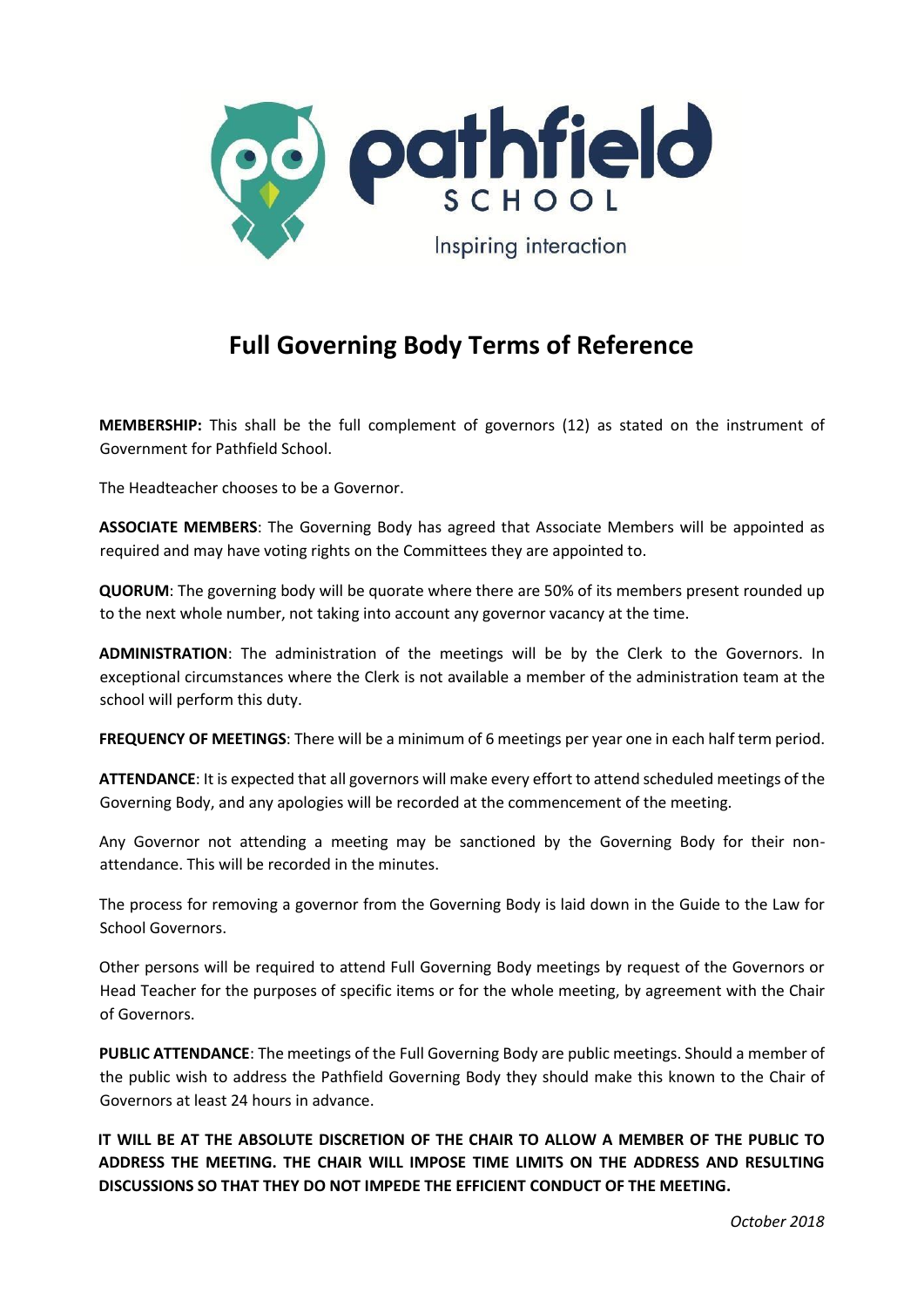All meeting dates are based on the academic year cycle and are published on the school website.

**ELECTION OF CHAIR AND VICE CHAIR OF THE GOVERNING BODY:** This process will take place at the first meeting of the academic year. The Clerk to the Governors will be the Returning Officer. All nominations and self-nominations for both posts must be with the Clerk in writing, 48 hours prior to the meeting taking place. It will be an agenda item for the meeting. The nominees will be required to leave the meeting for an election to take place.

**TERMS OF OFFICE:** The term of office for the Chair and Vice Chair will be for ONE YEAR. Re-election to both posts is allowed, by following the process above.

**COMMITTEE CHAIRS:** The Chairs of Committees will be elected and agreed at the first meeting of the academic year. The Chair of Governors will be the Returning Officer if an election is required.

**EXTRAORDINARY MEETINGS:** The Chair of Governors or Vice Chair of Governors may call an extraordinary meeting of the Full Governing Body. This meeting may not be required to give 7 days' notice of the meeting, depending on the requirements of the urgency of the agenda items.

In addition, 3 Governors may call an extraordinary meeting of the Governing Body by notifying the Clerk in writing of this intention. As above, the 7-day notice period may not be required.

Extraordinary meetings of any Committee or Working Party may be called by the Committee or Working Party Chair, or the Chair and Vice Chair of Governors. As above, the 7-day notice period may not be required.

The Chair of Governors can at their discretion, and in exceptional circumstances, form a Working Party to undertake an urgent piece of work which will not wait for the next meeting of the Full Governing Body. This will happen with the agreement of the Headteacher and at least one other Governor, regarding the membership and terms of reference for the group.

## **FUNCTIONS**

## **The Governing Body will:**

- Ensure that all functions of the Governing Body are conducted within the Law
- Comply with all instructions and guidance published by the Government and Local Authority
- Ensure that all deadlines for reporting statistics and information to the Government and Local Authority are met
- Ensure that it does not delegate any function which it must discharge as a whole, by law
- Not take a decision on a matter delegated to a committee, unless that committee refers the matter to the Full Governing Body
- Behave in a corporate manner in all its work
- Comply with the Code of Practice and Roles and Responsibilities for Governors of Pathfield School
- Make all decisions in Good Faith
- Monitor the work of all committees and working parties to ensure best practice is maintained
- Agree the Terms of Reference for Finance and Buildings, Personnel, Curriculum Committees and all other Committees within its structure who meet on an occasional basis